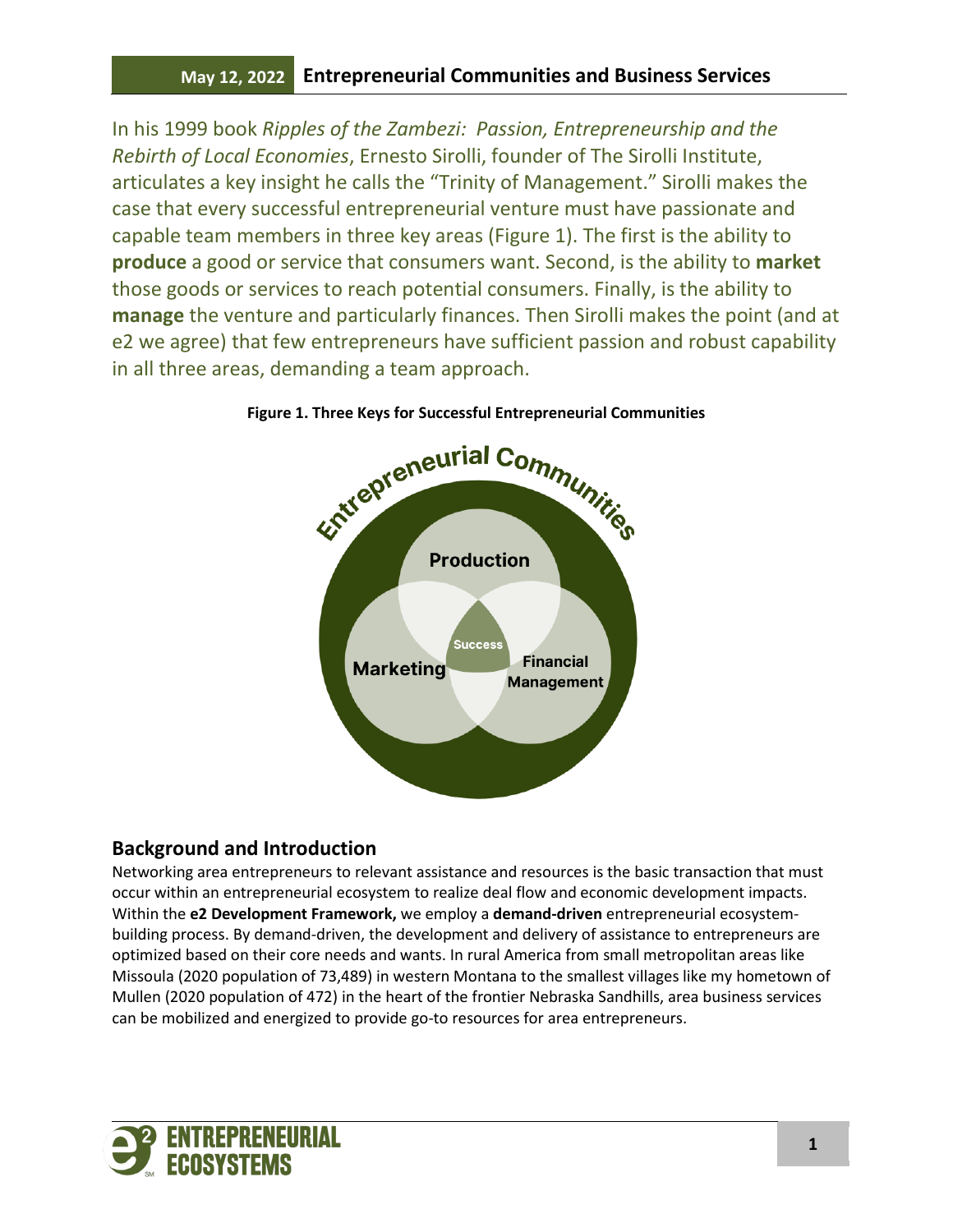#### **Deal Flow and Economic Development Impacts Defined**

By deal flow we mean when a venture invests in its operation. When capital comes into venture deals the leading edge of economic development impacts are realized. Associated economic development impacts include real estate improvements, jobs, greater area spending, and local tax base expansion.

This paper provides my vision for **business services** in a community-centered game plan.

## **Questions and Information**

Don Macke – Senior Vice President e2 – Entrepreneurial Ecosystems – Hosted by NetWork Kansas Office 402.323.7336 – Cell 402.770.4987 [don@e2mail.org](mailto:don@e2mail.org) – [www.energizingentrepreneurs.org](http://www.energizingentrepreneurs.org/) 

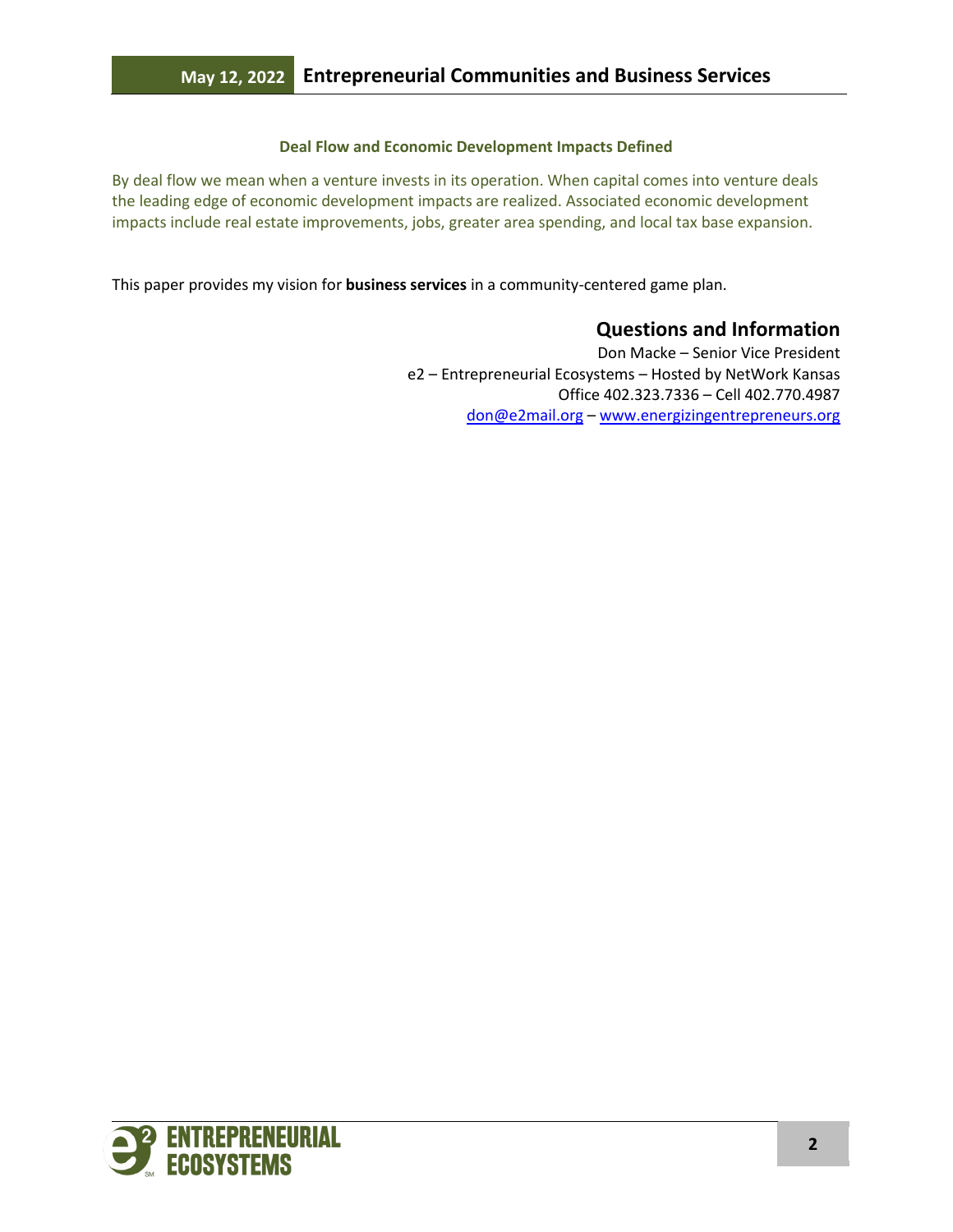Entrepreneurs know what they know. For all entrepreneurs, there are blind spots. Their blind spots can at best slow a venture's development and at worst destroy it. Creating a **push** and **pull** matching grant or cost-sharing program can increase an entrepreneur's use of critically important and even transformative technical assistance providers (i.e., resource partners) and entrepreneurship programs.

### **Matching Grant or Cost-Sharing Program**

Figure 2 defines what we mean by **push** and **pull** strategies:

#### **Figure 2. Push and Pull Strategy Defined**

| <b>Push Strategy Example</b>                                                                                                                                                                                                                                                                                                                                        | <b>Pull Strategy Example</b>                                                                                                                                                                                                                                                                                                                                     |
|---------------------------------------------------------------------------------------------------------------------------------------------------------------------------------------------------------------------------------------------------------------------------------------------------------------------------------------------------------------------|------------------------------------------------------------------------------------------------------------------------------------------------------------------------------------------------------------------------------------------------------------------------------------------------------------------------------------------------------------------|
| A community is working with an early-stage<br>entrepreneur and sensing that obtaining growth<br>planning assistance could greatly reduce the risk<br>of failure and potentially accelerate success. As a<br>condition of securing financing, the entrepreneur<br>is challenged to engage in growth planning with<br>an area resource. The community offers to cost- | A brand-new entrepreneur is buying a local<br>welding shop. This person has all the technical<br>skills but has limited business experience and<br>lacks accounting expertise (and passion). In this<br>case, the community incents the entrepreneur to<br>retain a local bookkeeper to help with payroll,<br>taxes, and accounts receivable. The incentive is a |
| share the price of this assistance.                                                                                                                                                                                                                                                                                                                                 | grant to a local bookkeeper to cover part of the<br>cost for the first year.                                                                                                                                                                                                                                                                                     |

Entrepreneurs can be resistant to getting help. Sometimes it is fear and sometimes it is lack of resources or even limited experience working with technical assistance providers. But even the most talented entrepreneur cannot succeed and grow without the right help. Building trusting and impactful relationships with relevant resource partners can be a difference-maker.

Reducing barriers like funding and providing opportunities to engage in needed technical assistance can be an early ecosystem investment. Introducing a matching grant and/or cost-sharing program can employ philanthropic, governmental, and private funding to provide funding for accessing smart business services. Like incubator space, in time the entrepreneur has met their needs and/or created a relationship with a business service provider that is long-lasting and fully funded by the entrepreneur. We are recommending point-in-time and cost-sharing that solves a current need. Such a program can also be a risk management strategy where capital access requires the use of certain business services to ensure they receive the foundational support necessary. For more information, please see our short paper, *[Technical Assistance Cost-Sharing Programs.](https://drive.google.com/file/d/1EnDKo6a2DGr9zEhZBZsi6NmTx7gDjjd4/view?usp=sharing)*

Our next stop is exploring how expanding the connection between entrepreneurs and resource partners can grow stronger communities.

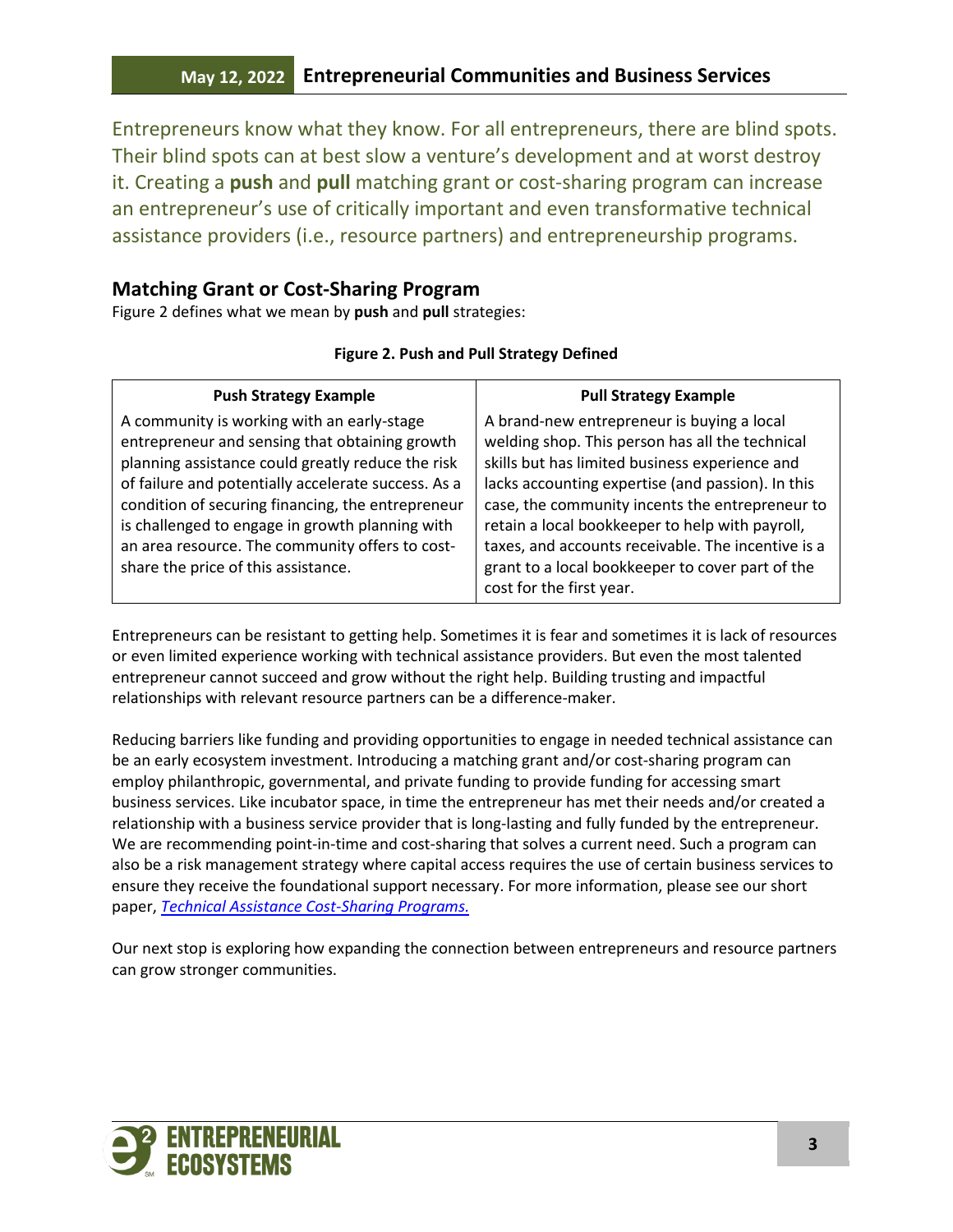Our primary mission is to help area entrepreneurs achieve their dreams and contribute to their success. But engaging area technical assistance providers with area entrepreneurs can empower a **progressive cycle** growing stronger communities and a more valuable entrepreneurial ecosystem. For most entrepreneurs, area resource partners are the first **go-to** resources.

### **Development Cycle of Increasing Community Business Services**

Figure 3 illustrates the development cycle associated with energizing area resource partners as an early accelerator within a community-focused entrepreneurial ecosystem:

| 1 - Increasing Access to Business Services                                                                                                                                                                                                                                                                                     | 2 - Growing the Business Services Sector                                                                                                                                                                                                                                                                                                                  |
|--------------------------------------------------------------------------------------------------------------------------------------------------------------------------------------------------------------------------------------------------------------------------------------------------------------------------------|-----------------------------------------------------------------------------------------------------------------------------------------------------------------------------------------------------------------------------------------------------------------------------------------------------------------------------------------------------------|
| Through the use of a community matching grant or<br>cost-sharing program, we can increase access to area<br>business services, reducing the risk of failure and<br>increasing, often accelerating venture development<br>and success. This strategy is true for all entrepreneurs<br>from nascent to growth-oriented ventures. | When we create business for resource partners in our<br>communities we will grow this sector in capacity,<br>capability, and offerings. In working with a range of<br>entrepreneurs, area technical assistance providers will<br>create possibly life-long client relationships and<br>expand service offerings growing a more robust<br>ecosystem asset. |
| 3 - Expanded Stakeholders and CED Leadership                                                                                                                                                                                                                                                                                   | 4 - Community Giveback                                                                                                                                                                                                                                                                                                                                    |
|                                                                                                                                                                                                                                                                                                                                |                                                                                                                                                                                                                                                                                                                                                           |

#### **Figure 3. Business Services Progressive Cycle**

Fairfield (2020 population of 9,416) is located in southeastern Iowa. Historically, like other heartland rural communities, it was rooted in production agriculture and manufacturing. Over the years it has become an innovative and more dynamic entrepreneurial community. It has embraced opportunity resulting in transformative change. One major change was the transition of a local college into the [Maharishi University of Management.](http://www.miu.edu/)



Figure 3 on the next page provides an overview of Burt Chojnowski's theory of how successful locally owned businesses grow leadership and stakeholders for community building. Chojnowski is with [Brainbelt Consulting](http://www.brainbelt.com/) rooted in rural Fairfield, Iowa.

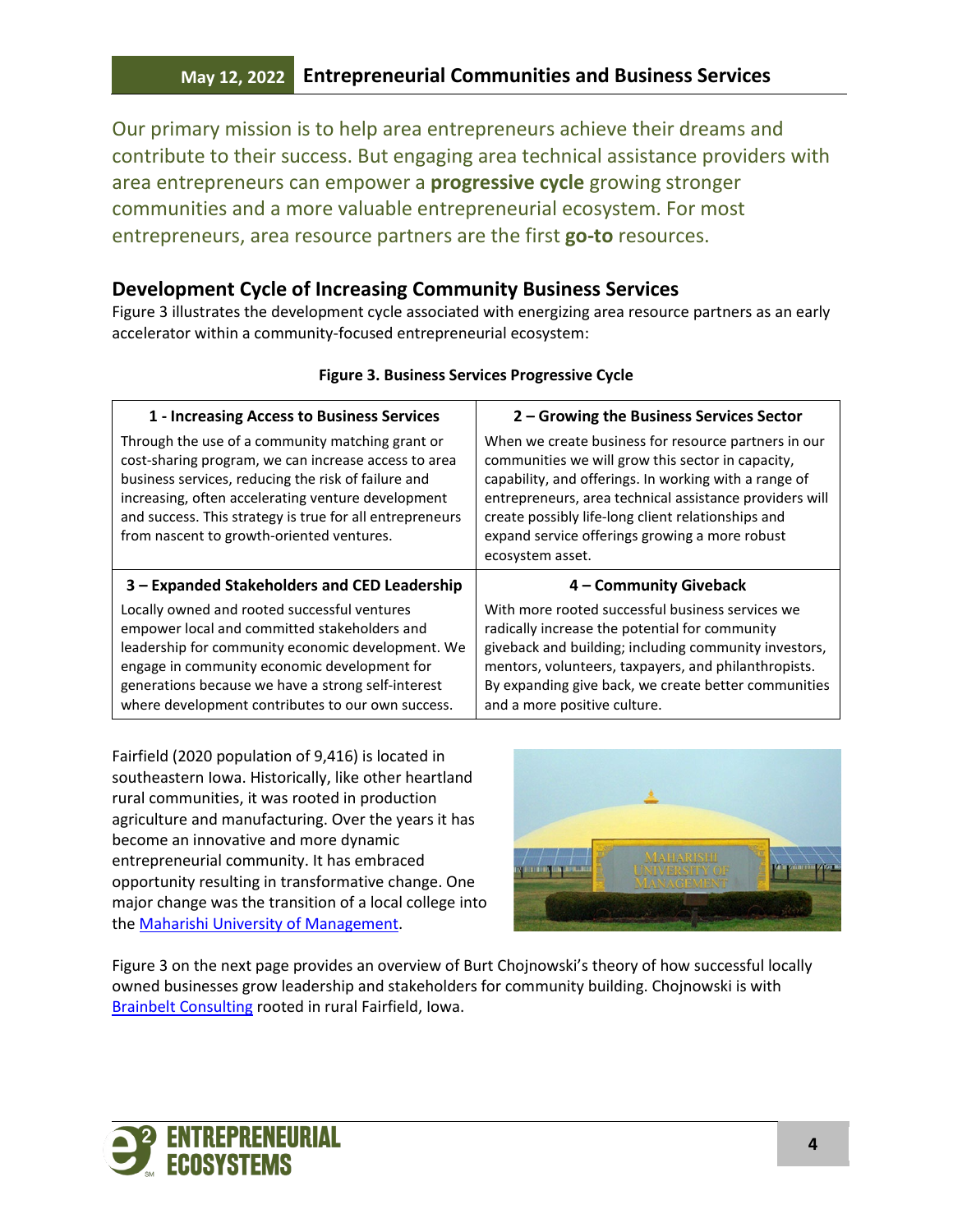| From little capacity to giveback to transformative leaders                                                                                                                                                                                                                                                                                                                                                                                                                                                                                              |                                                                                                                                                                                           |                                                                                                                                                                      |  |
|---------------------------------------------------------------------------------------------------------------------------------------------------------------------------------------------------------------------------------------------------------------------------------------------------------------------------------------------------------------------------------------------------------------------------------------------------------------------------------------------------------------------------------------------------------|-------------------------------------------------------------------------------------------------------------------------------------------------------------------------------------------|----------------------------------------------------------------------------------------------------------------------------------------------------------------------|--|
| <b>Nascent and Struggling</b>                                                                                                                                                                                                                                                                                                                                                                                                                                                                                                                           | <b>Maturing, More Time &amp; Money</b>                                                                                                                                                    | <b>Successful Leaders</b>                                                                                                                                            |  |
| Newer entrepreneurs often<br>struggle with too little time,<br>energy, and money to engage in<br>giving back to their community.<br>They are the ones in need of help.                                                                                                                                                                                                                                                                                                                                                                                  | In time, these nascent and<br>struggling entrepreneurs mature<br>and achieve greater success having<br>more time and money to give back.<br>They now can engage as leaders<br>and givers. | By their 50s and 60s, they have<br>arrived, achieving greater success<br>with more time and more money<br>to give back. At this stage, they can<br>be change-makers. |  |
| For decades in both core cities and rural communities, we have seen an erosion of locally owned and operated<br>successful businesses. Our business services sectors have been starved and eroded with the general economic<br>contraction, outsourcing, and decline of our rooted community ventures. In growing a stronger and more<br>vibrant entrepreneurial economy we can also regrow our community's technical assistance sector, not only<br>enhancing our entrepreneurial ecosystem but putting into motion a virtuous cycle of rebuilding our |                                                                                                                                                                                           |                                                                                                                                                                      |  |

**Figure 4. Visualization of How Successful Local Business Grows Community Builders**

When employing the Sirolli Trinity Framework consider the following business services that can become foundational within any community, particularly regional, entrepreneurial ecosystems. Figures 5a-c provide overviews of likely area business services. Our first stop is business services relevant to entrepreneurs' production of goods and services for customers.

community's investors, leaders, philanthropists, taxpayers, and volunteers.

| <b>Production Technology</b>                                                                                                                                              | <b>Production Systems</b>                                                                                                                   | <b>Human Resources</b>                                                                                                                                                              |
|---------------------------------------------------------------------------------------------------------------------------------------------------------------------------|---------------------------------------------------------------------------------------------------------------------------------------------|-------------------------------------------------------------------------------------------------------------------------------------------------------------------------------------|
| Goods-oriented ventures require<br>production technology that is<br>reliable, productive, and efficient.                                                                  | As businesses generate more sales<br>the adoption of appropriate<br>production management systems<br>can optimize growth and profits.       | Hiring employees can be scary and<br>challenging. Assistance in hiring<br>and employee development and<br>management empowers ventures.                                             |
| <b>Supply Chains</b>                                                                                                                                                      | <b>Research and Development</b>                                                                                                             | Contracting                                                                                                                                                                         |
| Production requires supply chains.<br>Curating reliable and optimal<br>supply chains to ensure production<br>and meeting consumer needs is<br>key to a venture's success. | When providing goods and services<br>there are always opportunities to<br>enhance offerings through the use<br>of research and development. | Most ventures outsource key<br>activities including construction,<br>maintenance, and even allied input<br>production as part of supply chains.<br>Being a great contractor is key. |

### **Figure 5a. Production-Centered Business Services**

Most entrepreneurs are in ventures because of their desire to produce and sell something. Often, they can find someone to help with finances (e.g., See Figure 4c). Sound, let alone optimal marketing, is often a weak spot for most smaller-scale entrepreneurs. Figure 4b provides some of the marketing-centered business services important for venture success and growth.

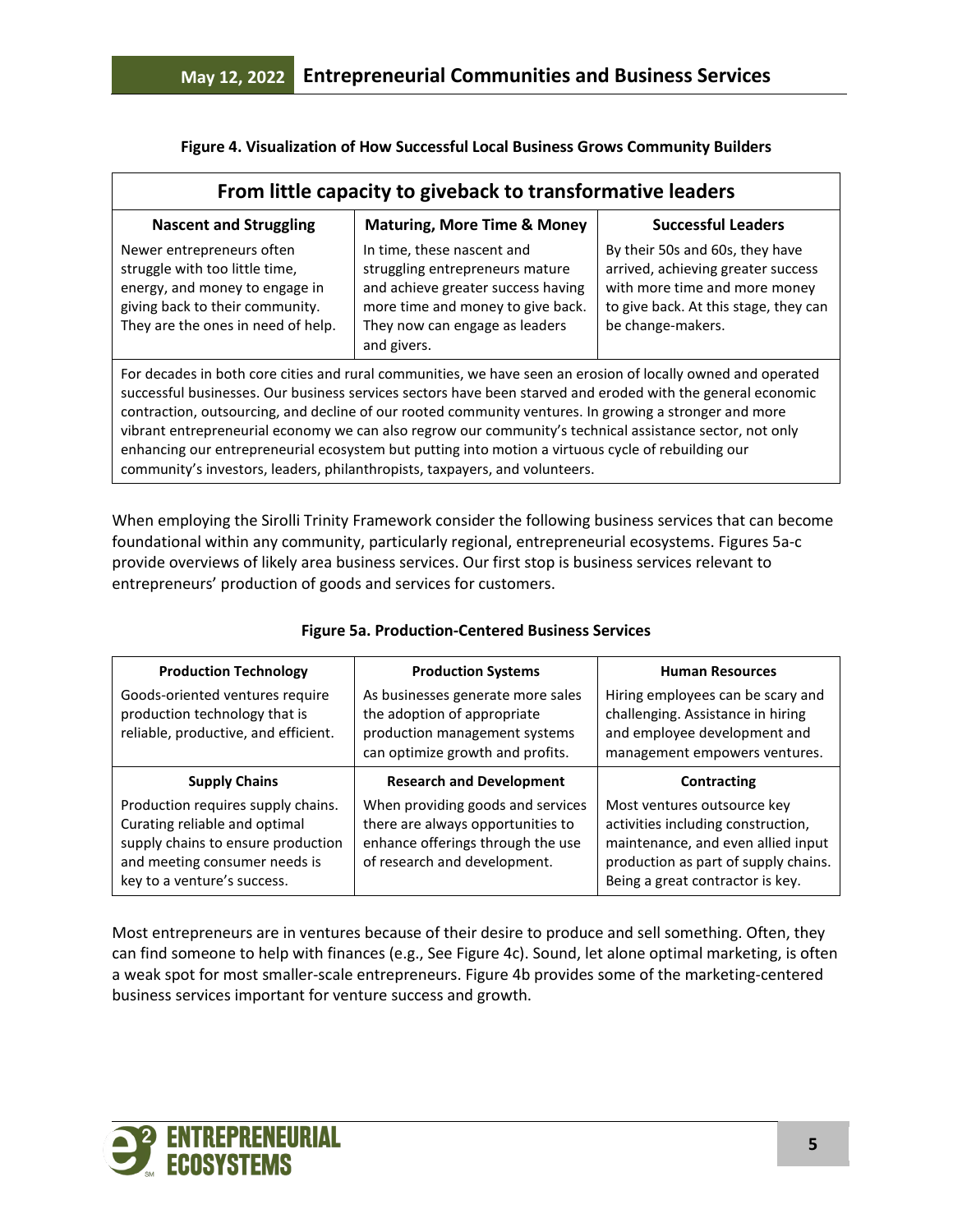#### **Network to Innovative Business Service Connections**

In any metro chances are good an entrepreneur can find for-profit business services in all the areas highlighted in Figures 4a-c. In rural areas, such services may not be local. But if we are willing to be innovative and improvise, chances are good in your region there are resources. For example, there may not be a human resources (HR) consultant, but larger employers like your area health care system have HR staffing and expertise. Local expertise is often to (1) provide counsel and mentoring and (2) network to regional services known to be affordable and helpful.

| <b>Branding</b>                                                                                                                                                                                    | <b>Potential Customer Research</b>                                                                                                                                                     | <b>Digital Marketing</b>                                                                                                                                                                                       |
|----------------------------------------------------------------------------------------------------------------------------------------------------------------------------------------------------|----------------------------------------------------------------------------------------------------------------------------------------------------------------------------------------|----------------------------------------------------------------------------------------------------------------------------------------------------------------------------------------------------------------|
| Branding is important. Creating a<br>brand can enhance a customer<br>base and carve out niche markets<br>where there are larger profit<br>margins.                                                 | We know the customers we have.<br>But customer research can help a<br>venture find new customers by<br>adjusting offerings. Growing<br>customer bases impacts bottom<br>lines.         | The days of the "Yellow Pages" are<br>gone. Digital marketing employing<br>websites and social media tools are<br>increasingly foundational to<br>venture success. Finding digital<br>marketing help is key.   |
| <b>Signage</b>                                                                                                                                                                                     | <b>Store Appeal</b>                                                                                                                                                                    | <b>Online Purchasing</b>                                                                                                                                                                                       |
| Signage, particularly for ventures<br>servicing transportation corridor<br>consumers can be important.<br>Strong signage within a venture<br>and along travel routes continues<br>to be important. | Store appeal, including service<br>ventures, is more important than<br>we think. Clean, attractive,<br>engaging, and comfortable settings<br>enhance consumer quality and<br>spending. | The COVID pandemic highlighted<br>the importance of online shopping.<br>Offering online shopping with<br>pickup and delivery is increasingly<br>central to any goods and service<br>venture in today's market. |

#### **Figure 5b. Marketing-Centered Business Services**

In every rural region, savvy ventures are employing effective, profitable, and cutting-edge marketing. Often, these fellow entrepreneurs are willing to help and mentor. They also know where there are marketing business services and how to employ them cost-effectively.

#### **Successful and Yet Failing**

In our work in Central Appalachia, we captured a compelling story of a new startup business that was thriving. It provided a service and demand was growing rapidly. Customers loved the quality and timeliness of the services provided. Yet when the local business coach stopped by, the owner shared he was planning to close and get his old job back. Stunned, the business coach asked why. The owner shared that while he loved doing the work, he was scared of how to do taxes and collect payments. His accounts receivables were in the thousands driving cash flow problems. He was behind on taxes. He knew he was in trouble and his answer was to fold up shop. The business coach offered an alternative; work with a local bookkeeper. The connection was made. The tax situation was quickly resolved, and the bookkeeper rallied to collect unpaid bills. Today this business is expanding and thriving.

Our next stop is venture finances and the kinds of business services that can make the difference with both the bottom line and the durability of the venture over time.

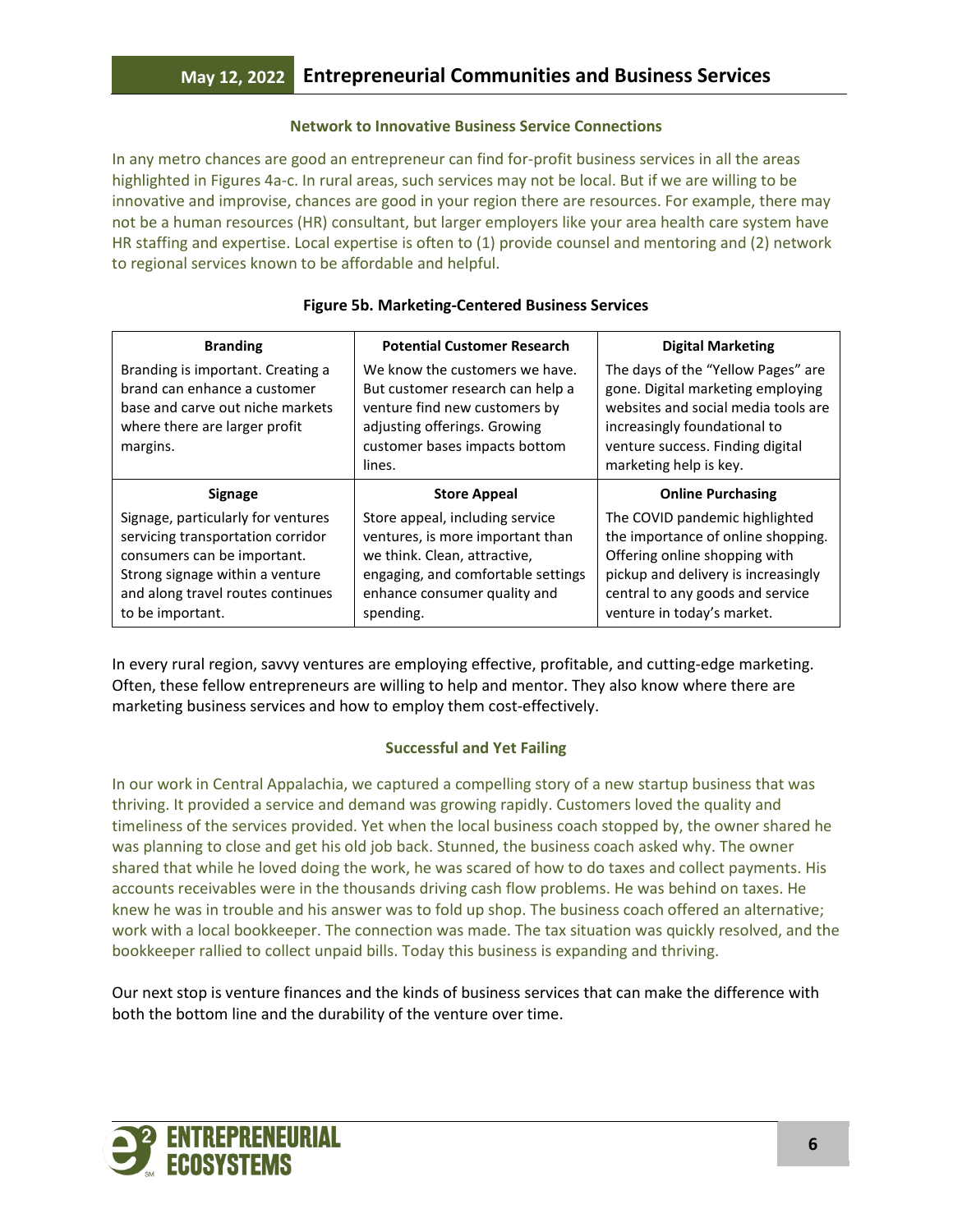| <b>Bookkeeping &amp; Systems</b>                                                                                                                                                                                                       | <b>Accounts Receivable</b>                                                                                                                                                                                            | Legal                                                                                                                                                                                                                                                 |
|----------------------------------------------------------------------------------------------------------------------------------------------------------------------------------------------------------------------------------------|-----------------------------------------------------------------------------------------------------------------------------------------------------------------------------------------------------------------------|-------------------------------------------------------------------------------------------------------------------------------------------------------------------------------------------------------------------------------------------------------|
| Every rural area has capable and<br>affordable bookkeeping services,<br>and, on the web, there are amazing<br>tools to handle a wide range of<br>business financial needs from<br>payroll and taxes to profit and<br>expense tracking. | In communities where we know<br>customers personally, it can be<br>easy to extend credit and hard to<br>collect. But keeping accounts<br>receivables current is essential for<br>healthy cash flow and profitability. | The right legal construct for a<br>venture is important. Every rural<br>region has legal offices with<br>expertise in explaining the pros and<br>cons of different legal structures<br>but also can help with contracting<br>and other legal matters. |
| <b>Tax Accounting</b>                                                                                                                                                                                                                  | <b>Inventory Management</b>                                                                                                                                                                                           | <b>Diversification</b>                                                                                                                                                                                                                                |
| Federal, state, and local taxes pay<br>for things we need from national<br>defense to highways to public<br>safety. Finding help to ensure that<br>income is retained to pay taxes on<br>time is just something we must do.            | Particularly for ventures offering<br>goods, but also for service ventures<br>inventory management is money.<br>Reducing dead inventory and<br>optimizing what sells with better<br>margins adds to the bottom line.  | If your only customers are farmers,<br>when the farm economy is down<br>your sales will be down. Learning<br>how to diversify your offerings and<br>customer base empowers a more<br>successful and resilient venture.                                |
| <b>Financial Planning</b>                                                                                                                                                                                                              | <b>Point of Sales Systems</b>                                                                                                                                                                                         | <b>Risk Management</b>                                                                                                                                                                                                                                |
| Both venture and personal financial<br>planning are important. Proper<br>planning can ensure a successful<br>venture and life. See the Jim Wolf<br>insert.                                                                             | For retail or ventures providing<br>goods point-of-sales systems allow<br>an entrepreneur to track what is<br>selling and what is not selling.                                                                        | After every business downturn or<br>natural disaster ventures fail<br>immediately or within a few years.<br>Developing a risk management<br>strategy reduces and manages risk.                                                                        |

### **Figure 5c. Financial-Centered Business Services**

**Indeed.com provides a list of 30 most likely business services relevant to ventures at <https://www.indeed.com/career-advice/career-development/business-services-types>***.* 

### **Jim Wolf Counsel**

Jim Wolf is one of my all-time heroes. He called Albion, (2020 population of 1,543) Nebraska home. He operated the family diversified ranch called Wagonhammer Cattle Company. He was Harvard educated, a banker, rancher, and entrepreneur, and along with his wife, Elaine became a philanthropist. When I first visited Jim at the corporate offices in Albion, he walked me down a long hall to his modest office. Along was one graph, handwritten tracking cattle prices from the 1940s when he returned from Harvard back to the ranch. On the other wall was the Dow Jones stock market average. I was intrigued and asked Jim to explain. He said that it is simple. When cattle prices are good, he invests in the ranch and the stock market. When cattle prices are weak and the ranch is losing money, he draws on the stock market to carry them through. Jim understood financial planning and was always willing to share his insights with anyone interested.

Our final stop is some preliminary thoughts on how your community can engage, empower, and develop area business services that become not only foundational to your community's entrepreneurial ecosystem offerings but contribute to economic and community building.